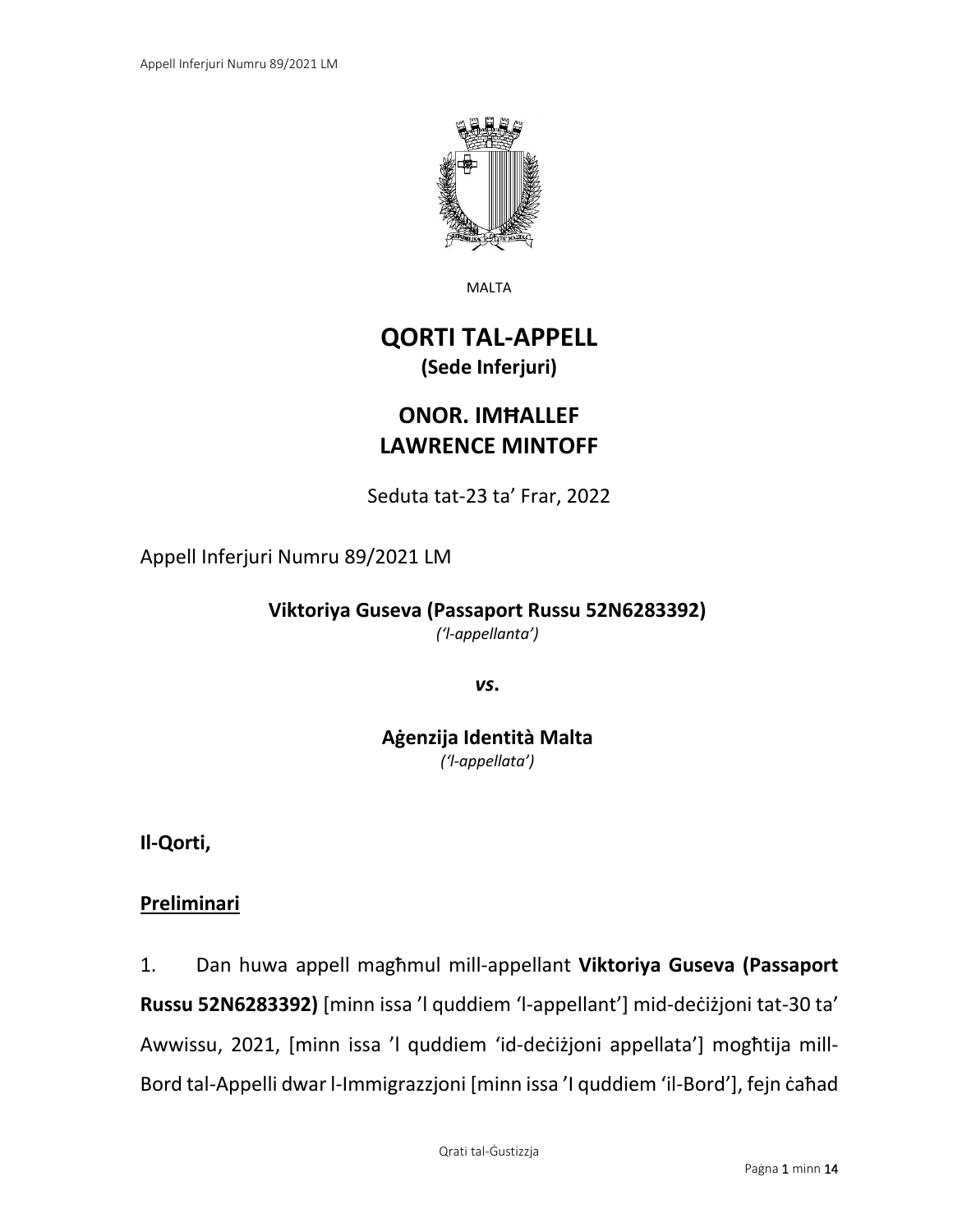l-appell tagħha fil-konfront tal-**Aġenzija Identità Malta** [minn issa 'l quddiem 'l-Aġenzija appellata'].

# **Fatti**

2. Il-fatti tal-każ odjern jirrigwardaw l-applikazzjoni tal-appellanta għal permess ta' residenza *"for an indefinite period on economically self-sufficient reasons",* li ġiet miċħuda mill-Aġenzija Identità Malta fis-27 ta' April, 2021 għarraġuni li *"...in order that you may continue to reside here on such basis, you would need to provide evidence that you are a beneficiary of a Malta tax scheme of the Malta Residency Visa Programme. ... paying tax in Malta does not automatically confer eligibility to reside here. The Agency would also consider an application for a work residence permit should you have prospects to engage in employment in Malta".* 

## **Mertu**

3. L-appellanta ħasset ruħha aggravata mid-deċiżjoni tal-Aġenzija Identità Malta tas-27 ta' April, 2021 u istitwiet proċeduri ta' appell quddiem il-Bord fit-3 ta' Mejju, 2021.

4. L-Aġenzija Identità Malta wieġbet fit-28 ta' Mejju, 2021 fejn issottomettiet li d-deċiżjoni tagħha kellha tiġi kkonfermata għar-raġunijiet li hija fissret fir-risposta tagħha.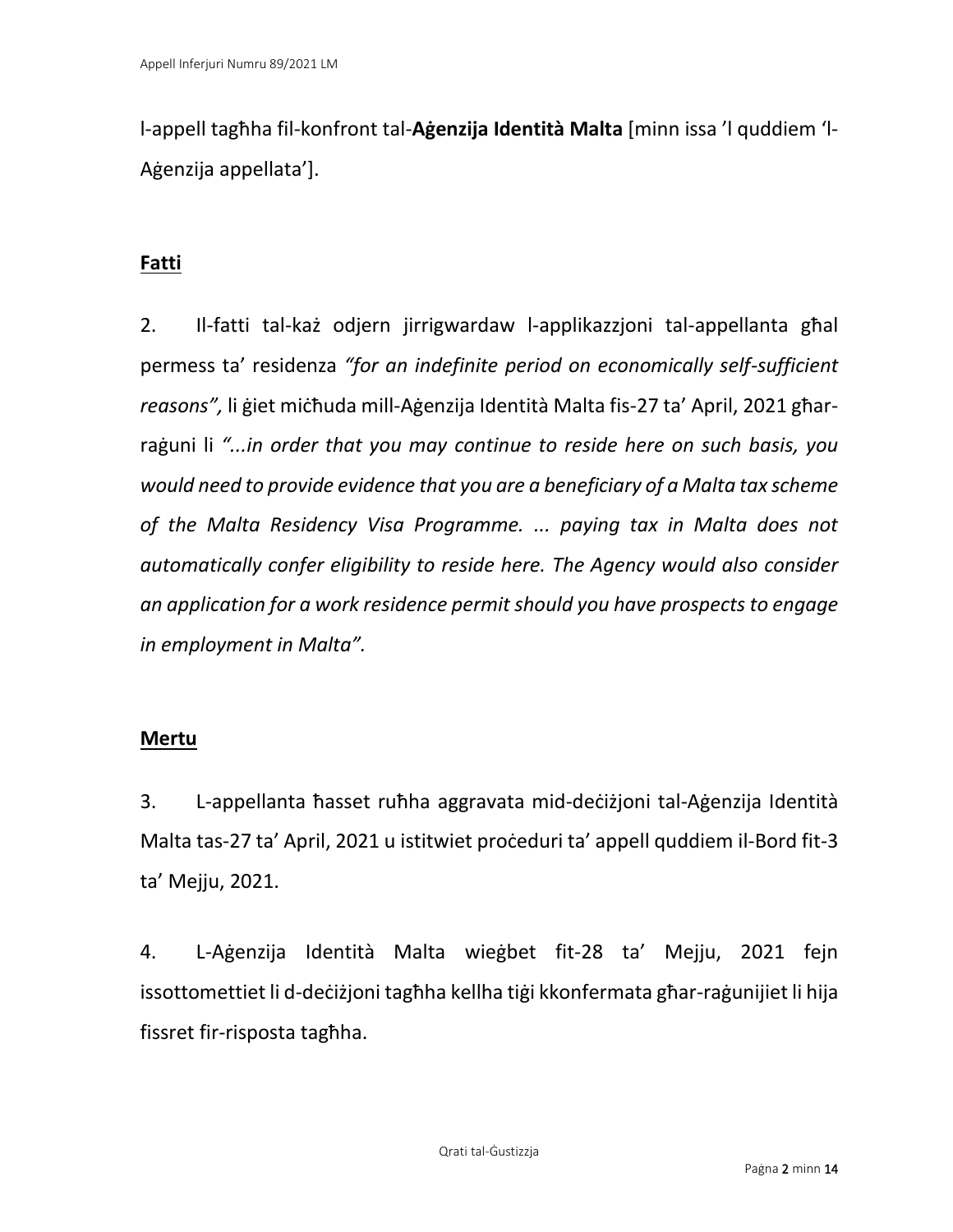## **Id-deċiżjoni appellata**

5. Il-Bord wasal għad-deċiżjoni appellata wara li għamel is-segwenti konsiderazzjonijiet:

#### "**1. Preliminary**

#### *The Board:*

*Saw that in virtue of a decision dated 27th April 2021, Identity Malta Agency stated that the relative application for a Residence Permit had been rejected for the following reason:*

"l refer to your immigration position in Malta. In this regard, notwithstanding that the Principal Immigration Officer has regularised your position, you do not qualify to reside in Malta for an indefinite period on economically self-sufficient basis.

In order that you may continue to reside here on such basis, you would need to provide evidence that you are a beneficiary of a Malta tax scheme or the Malta Residency Visa Programme. I wish to emphasise that paying tax in Malta does not automatically confer eligibility to reside here.

The Agency would also consider an application for a work residence permit should you have prospects to engage in employment in Malta.

Reference is being made to Chapter 217 of the Laws of Malta and any subsidiary legislation currently in force at the date of receipt of this letter, in terms of which you may lodge an appeal to the Immigration Appeals Board within three days of the receipt of this letter at the following address";

*Saw the appeal registered on 3rd May 2021; and*

*Saw the reply filed by Identity Malta Agency on 28th May 2021.*

#### **2. Submissions filed, evidence produced and considerations of the Board**

#### *a. The parties' submissions*

*The Board observed that when the appeal was filed, the receipt issued instructed the parties to submit any further documentation within fifteen days. At the outset, the Board declares that although it is not legally bound to hold sittings, Art. 3(2) of the Administrative Justice Act (Chapter 490 of the Laws of Malta) stipulates that amongst*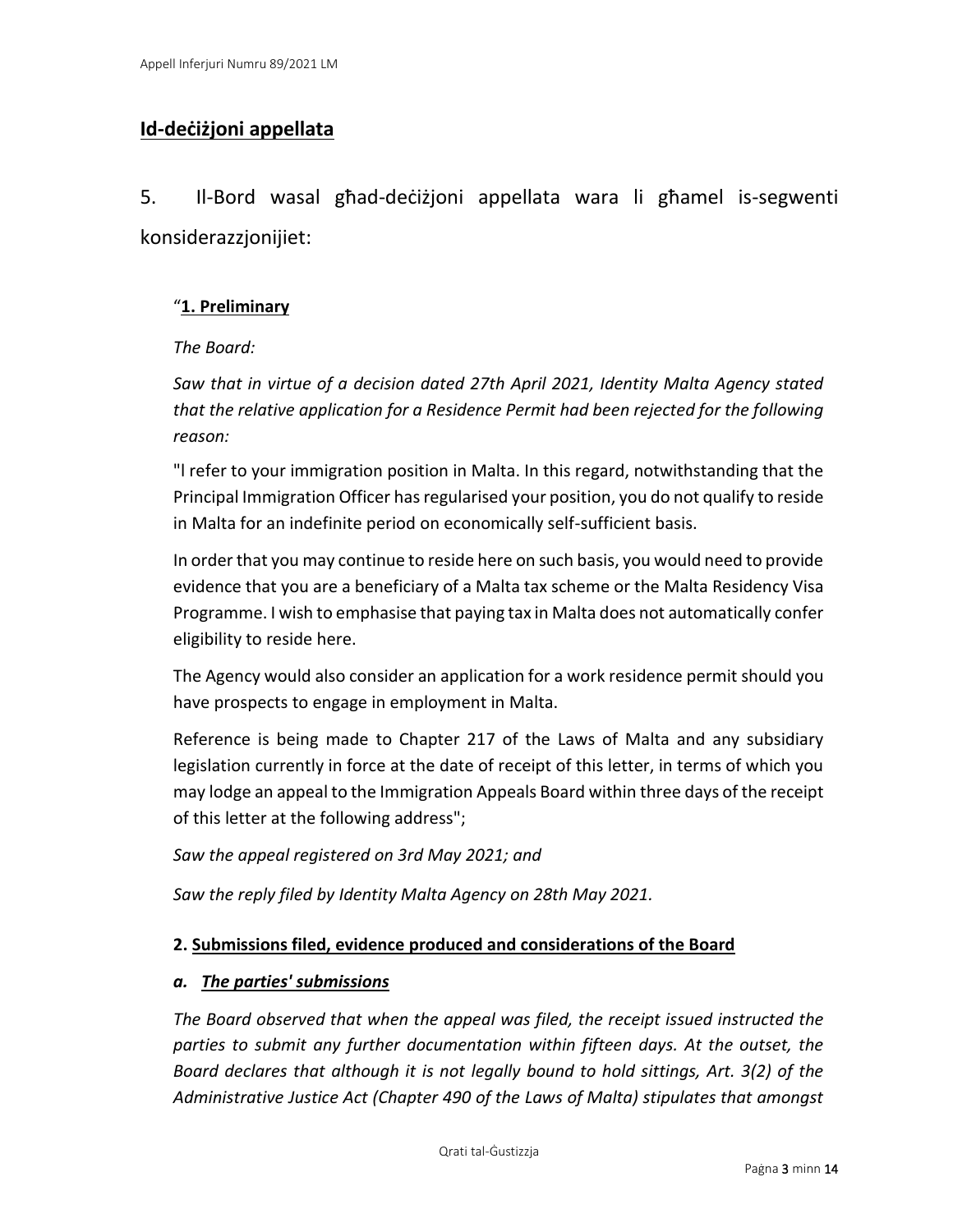*the principle which this Board, amongst other bodies, is bound to uphold, is the principle of equality of arms. The Board refers to the judgment of the Court of Appeal Edwin Zarb et vs. Gilbert Spiteri et (decided on 6th February 2015) in which it was held that the principle audi alteram partem does not necessarily mean that the parties must be physically heard but that they must be given sufficient time to present the evidence they wish to present. It is up to the court (or in this case, the Board) to decide what should be done in the interest of justice.*

*The appellant presented:*

- *A copy of a letter dated 28th September 2020 in which the Commissioner for Revenue declared that the appellant had no income tax liabilities up to and including the Year of Assessment 2020 (Basis Year 2019) and further declaring that such certificate did not cover liability in relation to any additional income that may arise or be revealed to the department after 28th September 2020;*
- *An identical letter as the one above, but addressed to Ms Viktoriya Guseva;*
- *Evidence of payment of tax in relation to the Year of Assessment 2019;*
- *Various e-mails between the appellant, the Board's secretariat, the Ministry for Home Affairs, Identity Malta Agency, the Commissioner for Revenue and others;*
- *A copy of the Agency's decisions (all dated 27th April 2021) in relation to the appellant, to Elizaveta Guseva and Alexander Gusev;*
- *- A copy of the checklist issued by the Agency in relation to third-country nationals who apply for a residence permit on the basis of economic self-sufficiency; and*
- *- Copies of the applications and supporting documentation provided to Identity Malta Agency.*

*In its reply, the Agency explained:*

- *That in order to apply for a residence permit on the basis of economic self sufficiency, an applicant had to be registered under one of the available tax schemes. Alternatively, an applicant could apply for a temporary permit on such basis through a covering letter explaining his intention to stay in Malta;*
- *That one of the requirements listed in the Agency's checklist for applications on the basis of economic self-sufficiency is a certificate or approval letter from a competent authority administering a residence, investment or tax programme, or a covering letter explaining in detail the reasons underpinning the request to reside in Malta together with supporting documentation;*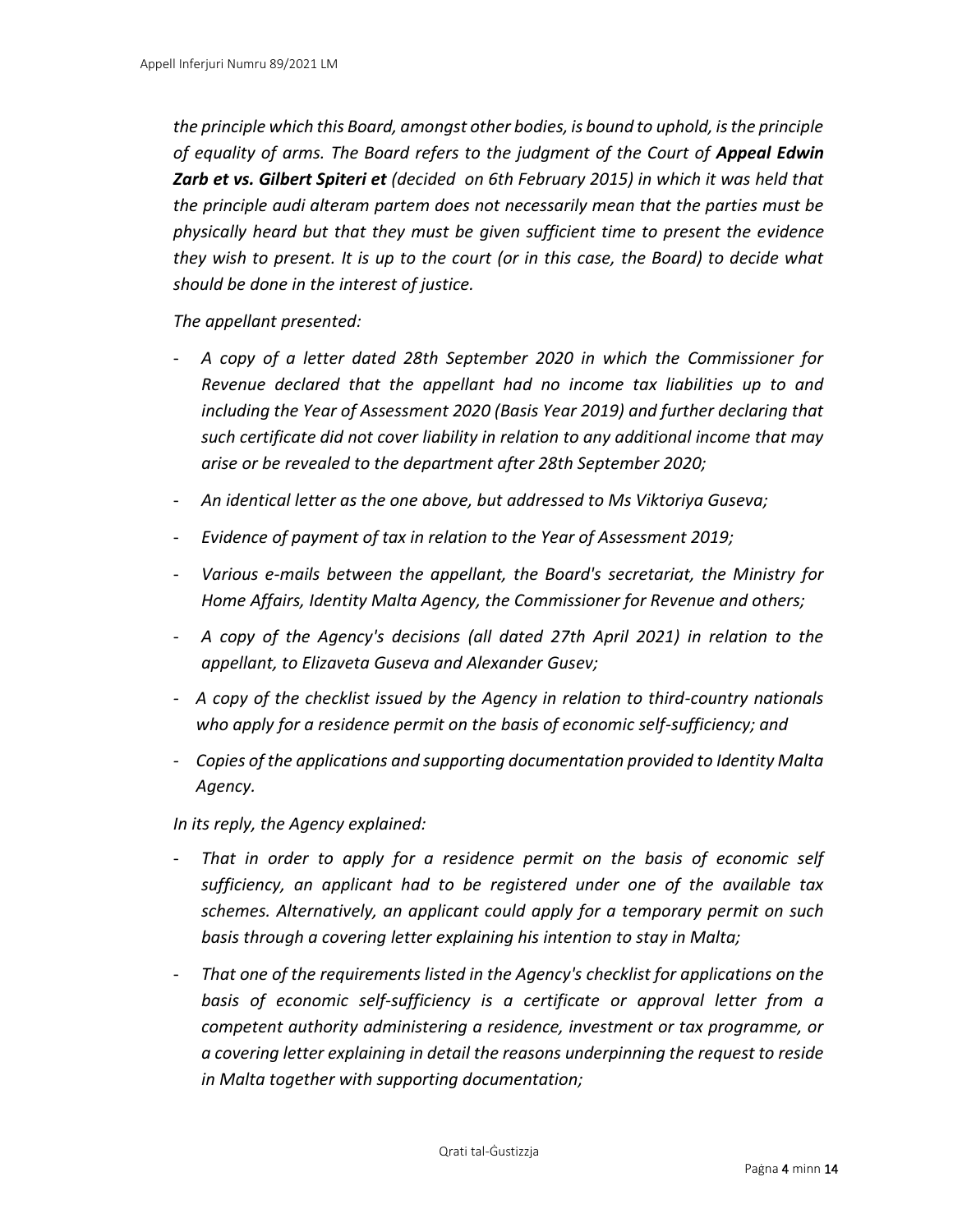- *That the* "Nil Balance Certificate" *issued by the Commissioner for Revenue declaring that the appellant had no liabilities did not amount to a certificate or letter of approval issued by a competent authority administering a residence, tax or investment programme or the aforementioned covering letter;*
- *That the appellant did not qualify under the second option (the covering letter accompanied by supporting documentation) given that the intended duration of stay was not temporary, but indefinite. The appellant had been residing in Malta for fourteen years and has now submitted an application for a temporary permit. However, he did not prove that he intended to acquire a residence permit for a definite period;*
- *That another requirement was evidence of financial means through presentation of a bank statement. In relation to this, the appellant only presented a bank statement issued in 2018;*
- *That the Agency had made it clear that it would consider an application for a* "work residence permit" *should he have any prospects of engaging in employment in Malta.*

*The Board noted in particular document C attached to the Agency's reply, which was a bank statement issued by Bank of Valletta plc which stated that as of 24th December 2018, the appellant's account held €3,292.83.*

*The essence of the appellant's appeal is contained in several e-mails dated 11th May 2021. The essential points made by the appellant are:*

- *- Firstly, that after receiving the Agency's decision, she and her co-applicants wrote to the Ministry for Home Affairs asking for instructions as to how to appeal. She stated that for ten days, they had e-mailed a certain Mr Peter Diacono* "trying to know how to appeal legally"*;*
- *- Secondly, that the Agency allegedly failed to explain why the relative applications were rejected. She argued that the Agency did not consider paid taxes as enough to obtain residence on the basis of self-sufficiency. She then asked this Board to ask the Commissioner for Revenue to* "confirm our self-sufficiency or I can submit them documents myself by their request. But I need to know exactly what documents do they need. The final documents from Inland Revenue confirming our self-sufficiency are Nil Balance Certificates".

*The Board notes that as the appellant declared that the decision was received on 30th April 2021 (a Friday) and the appeal was registered on 3rd May 2021 (a Monday), the*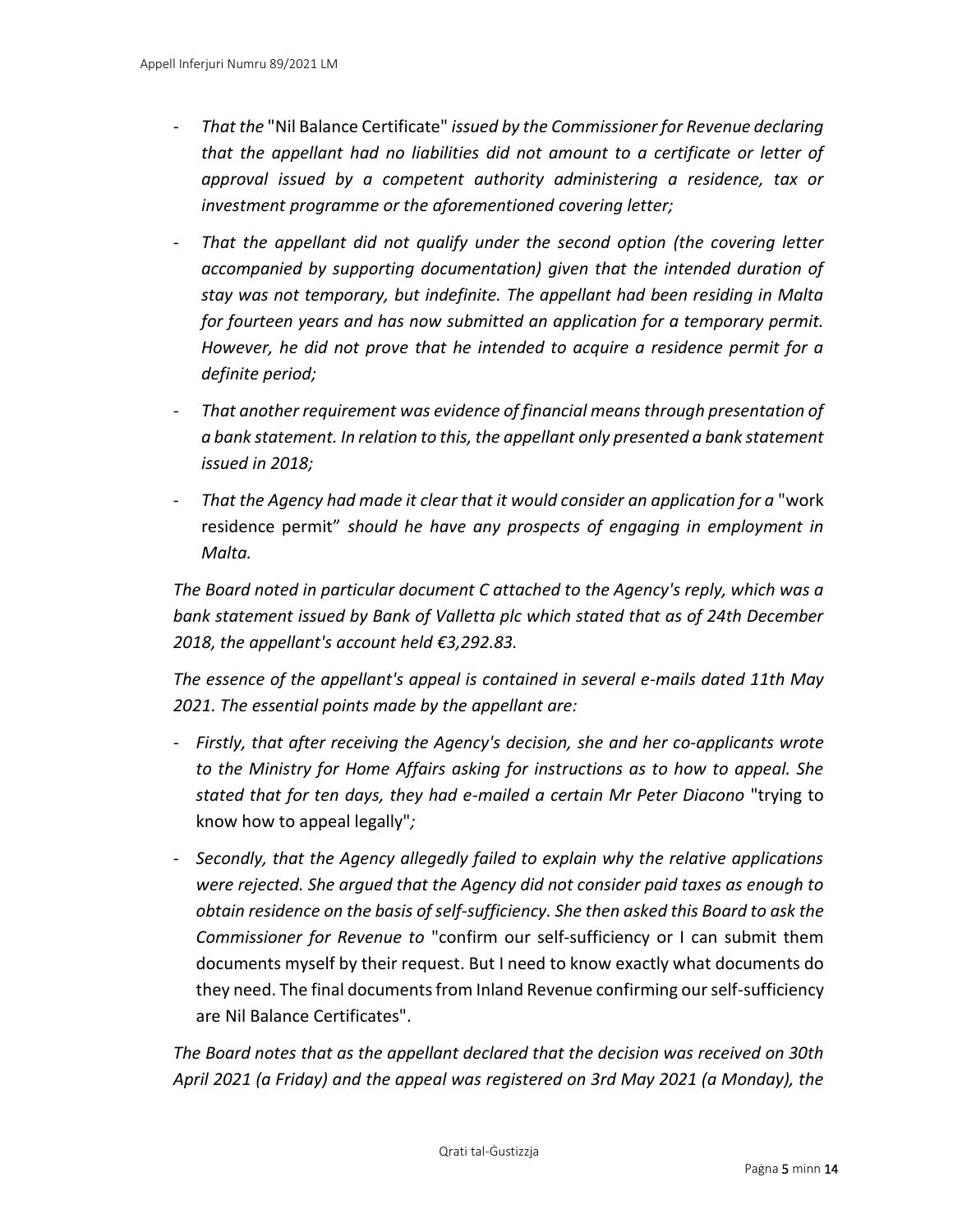*appeal is not fuori termine. As a result, the Board shall not take further cognisance of the appellant's complaints in relation to the filing of the appeal.*

#### *b. The merits*

*The documentation presented by the appellant indicates that she lodged an application for a residence permit based on economic self-sufficiency.*

*Although there are various pieces of subsidiary legislation which regulate various kinds of permits, there is no specific piece of subsidiary legislation which regulates residence permits based on economic self-sufficiency.*

*Article 7(1) of the Immigration Act states that* "the Minister may issue, subject to such conditions as he may deem proper to establish, a residence permit to any person who makes an application for retirement, settlement or an indefinite stay in Malta."

*Regulation 3(1)(a) of Subsidiary Legislation 595.07 states that Identity Malta Agency*  "shall carry out functions and duties of the public administration" in relation to "visas, residence permits, work permits and other administrative matters related to expatriates".

*Regulation 3(2)(d) of Subsidiary Legislation 595.07 states that Identity Malta Agency shall* "see to the carrying out of the functions and duties of the Director for Citizenship and Expatriate Affairs provided for under the Immigration Act and subsidiary legislation made thereunder".

*There is therefore no question that Identity Malta Agency was competent to examine this application.*

*However, as there seems to be no primary or subsidiary legislation which specifically regulates residence permits based on economic self-sufficiency, the only legal basis for the examination of such applications is Article 7(1) of the Immigration Act.*

*In view of the aforesaid, the Board considers it only logical for the Agency to adopt criteria according to which it should decide whether to accept or reject such applications.*

*The appellant was well aware of the applicable criteria firstly as these are available online and secondly, as he attached a copy of the relative checklist to the appeal.*

*The reason the appellant's application was rejected falls squarely within point "4" of the checklist. This requires the applicant to present a* "certificate or letter of approval from the relevant authority administering the residence, investment or tax programme, or, a covering letter explaining in detail the reasons for the request to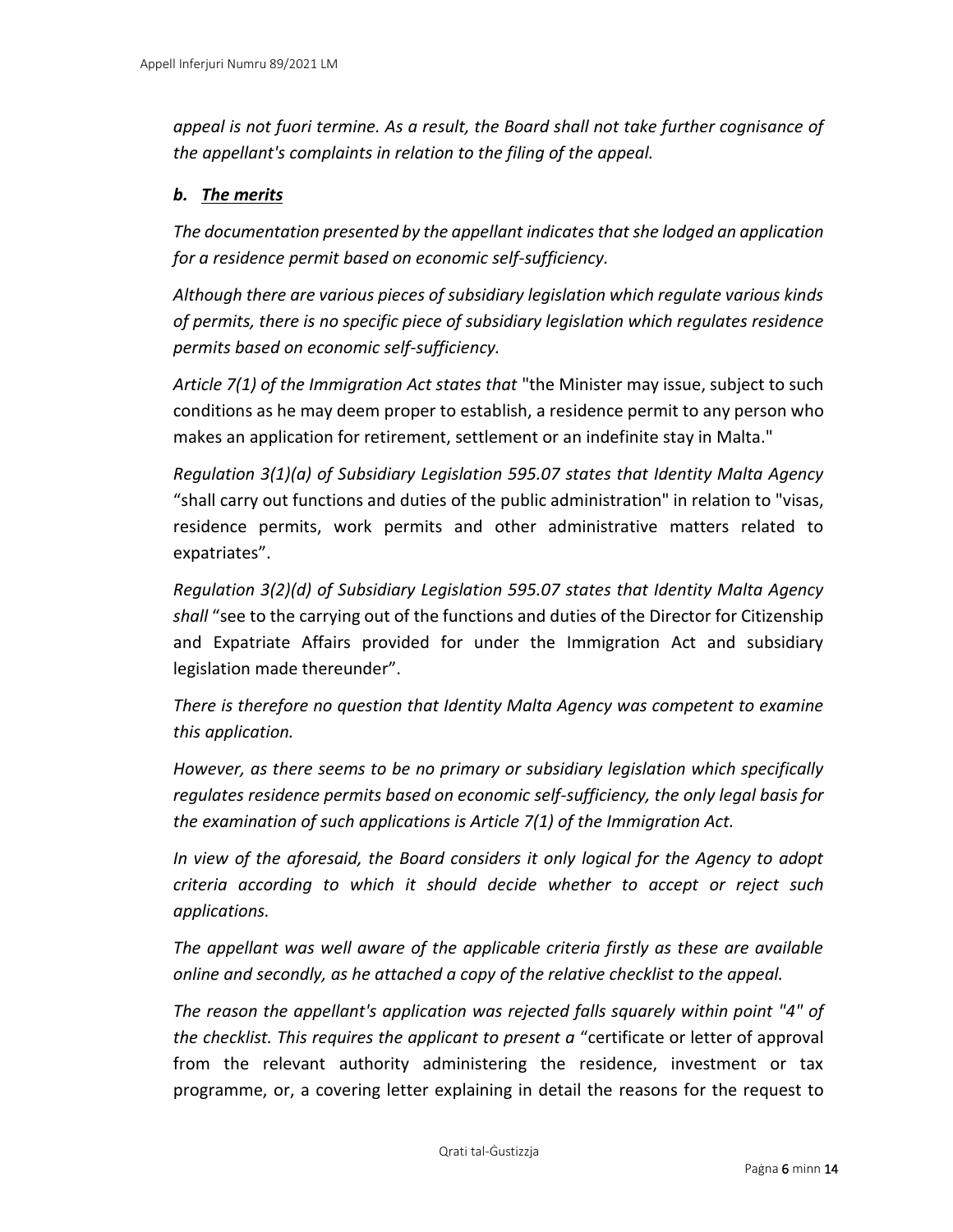reside in Malta together with any supporting documentation to substantiate the request".

*As the appellant did not submit a covering letter, it is assumed that he applied under the first option. This means that before applying for residence on the basis of selfsufficiency, he had to be a beneficiary of some residence, investment or tax programme.* 

*The appellant argues that the Nil Balance Certificate issued by the Commissioner for Revenue fulfils this requirement.*

*However, the Board disagrees. The Nil Balance Certificate is available to any individual and only certifies that the person to whom it is issued has no pending payments to make to the Commissioner for Revenue. It essentially means that holder of the certificate is in good standing insofar as taxation is concerned. Such a certificate, whilst obviously a positive development for any person, does not, on its own, entitle the holder to any kind of residence permit.*

*Another requirement in the checklist is the submission of a bank statement. The Board understands that to prove self-sufficiency, one must provide not just one bank statement, but several. These would evidence that over the years, the appellant would have owned or had access to considerable funds. However, the appellant only presented a Bank of Valletta plc statement issued on 24th December 2018 which indicated the very minimal amount of €3,292.83.*

*Given that the existence of the certificate is the crux of the appellant's appeal, the Board sees no reason to entertain the appellant's appeal any further.* 

*For the sake of completeness, the Board emphasises that the Agency's decision and its submissions in this case make it clear that the rejection of the relative application is not tantamount to removal from Malta or deportation or to any stain on the appellant's immigration status. Rather, it simply means that the appellant, who according to the Agency has resided in Malta for several years, must reside in Malta on a basis other than economic self-sufficiency.*

#### *3. Decision*

*Therefore, after having read the relative submissions as well as after having seen the provisions of Chapter 217 of the Laws of Malta and of S.L. 217.17, the Board rejects the appellant's appeal and confirms the Agency's decision, albeit without prejudice to the appellant's residence status in Malta.*

*The Board orders that this decision be served on the parties without delay.".*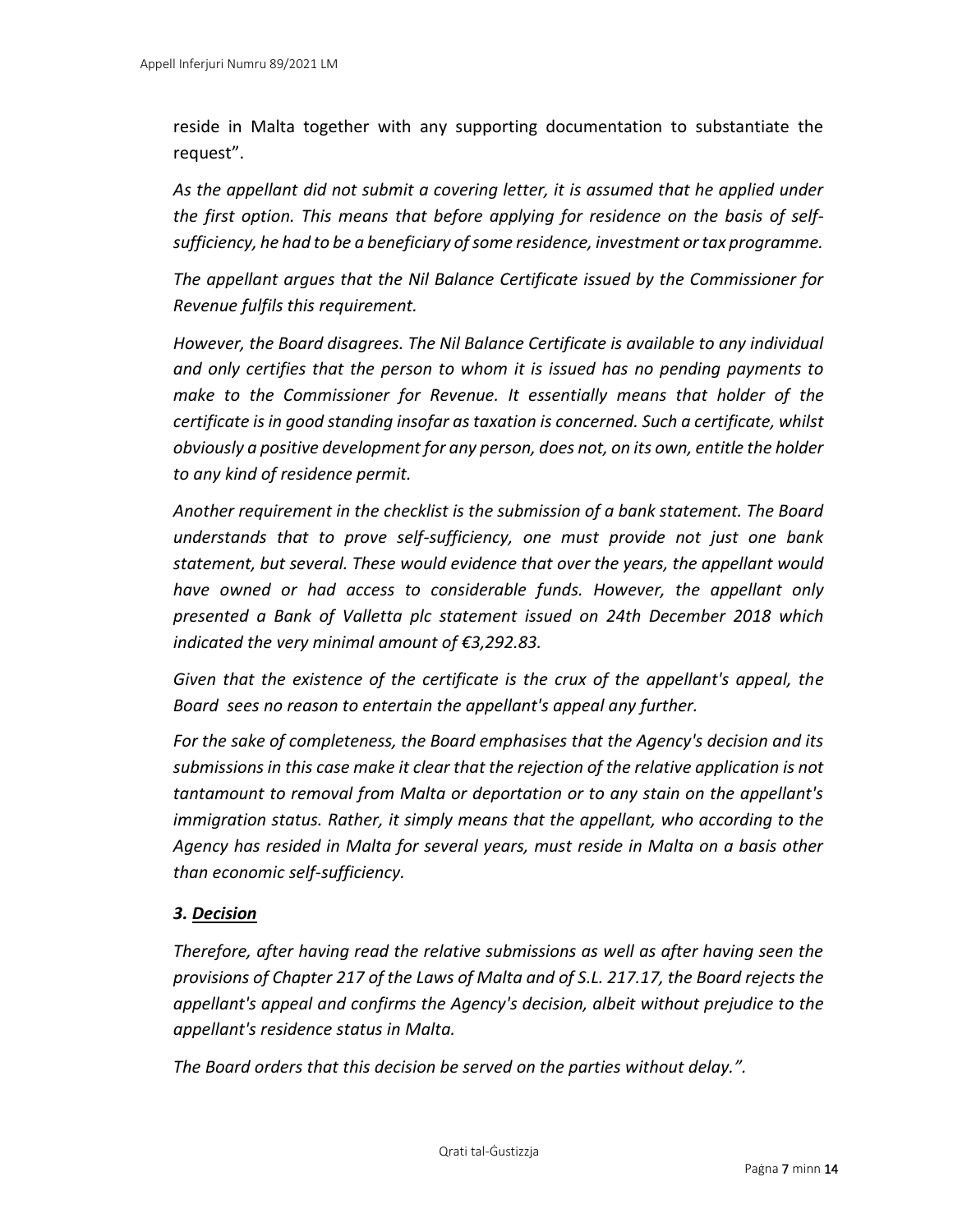## **L-Appell**

6. L-appellanta ippreżent r-rikors tal-appell tagħha fid-9 ta' Settembru, 2021 fejn talbet lil din il-Qorti sabiex (i) tannulla d-deċiżjoni appellata billi l-proċess quddiem il-Bord kiser id-drittijiet fundamentali tal-appellant kif sanċiti fl-Artikolu 6 tal-Konvenzjoni Ewropea tad-Drittijiet tal-Bniedem u l-artikolu 39 tal-Kostituzzjoni ta' Malta; u (ii) tirrevoka u tħassar id-deċiżjonijiet meħuda filkonfront tal-appellanta abbażi tal-Artikolu 8 tal-Konvenzjoni Ewropea tad-Drittijiet tal-Bniedem u tipprovdi għal rimedju effettiv.

7. L-Aġenzija appellata wieġbet fit-23 ta' Settembru, 2021 fejn issottomettiet li l-aggravji tal-appellanta mhumiex mistħoqqa għar-raġunijiet li tfisser fir-risposta tagħha, u għalhekk tikkontendi li l-appell għandu jiġi miċħud.

# **Konsiderazzjonijiet ta' din il-Qorti**

8. Il-Qorti ser tgħaddi sabiex tikkonsidra l-aggravji tal-appellanta fid-dawl ta' dak li ġie deċiż mill-Bord, u dan meħudin in konsiderazzjoni s-sottomissjonijiet magħmulin mill-Aġenzija appellata.

9. *L*-*ewwel aggravju*: l-appellanta tikkontendi li d-deċiżjoni appellata hija nulla għar-raġuni li l-Bord ma semgħax lill-partijiet bi ksur lampanti tal-Kap. 217 tal-Liġijiet ta' Malta u bi ksur tal-artikolu 39 tal-Kostituzzjoni ta' Malta u tal-Artikolu 6 tal-Konvenzjoni Ewropea tad-Drittijiet tal-Bniedem. L-appellanta tgħid li l-artikolu 25A (1)(ċ) tal-Kap. 217 jistipula illi *"il-Bord ikollu ġurisdizzjoni li jisma' u jiddeċiedi appelli jew applikazzjonijiet..."*. L-appellanta tikkontendi li hija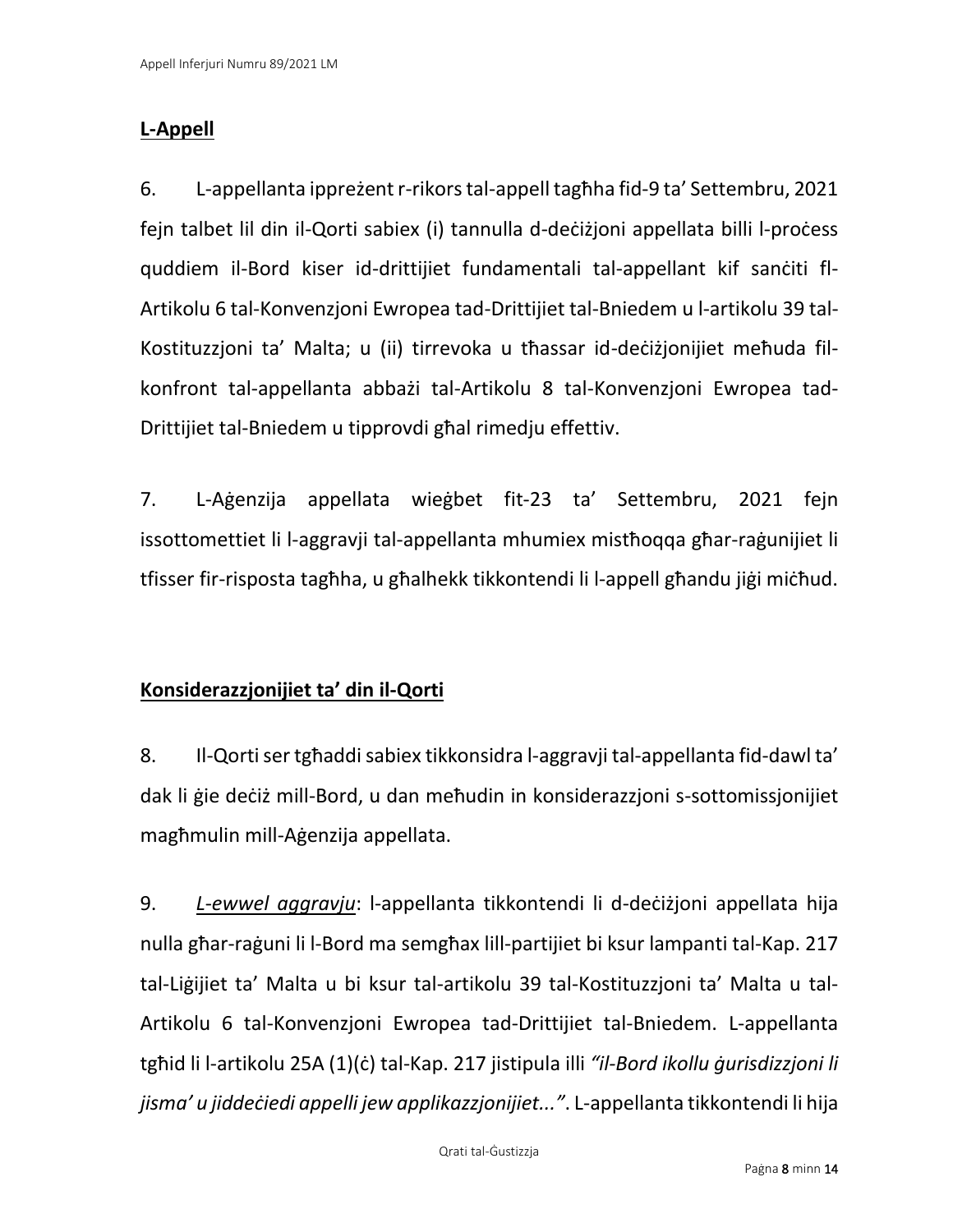qatt ma ngħatat iċ-ċans li tittratta l-każ tagħha quddiem il-Bord, bi ksur taddrittijiet fundamentali tagħha. L-appellanta tagħmel riferiment għad-deċiżjoni tal-Qorti Ewropea tad-Drittijiet Fundamentali tal-Bniedem fl-ismijiet **Fredin vs. Sweden**<sup>1</sup> , fejn skont is-sottomissjonijiet magħmula mir-rikorrent, l-appell tiegħu seta' jqajjem kwistjonijiet kemm ta' fatt u kemm ta' dritt, u kien meħtieġ għalhekk li jsiru ċerti kjarifiċi fuq ċerti punti permezz ta' smigħ bil-fomm, u rrifjut da parti tal-Qorti Amministrattiva Suprema tal-Iżvezja li tagħmel smigħ bilfomm, kien jikser l-Artikolu 6.1 tal-Konvenzjoni Ewropea.

10. Fir-rigward tal-ewwel aggravju tal-appellant, l-Aġenzija appellata tibda billi tissottometti li m'hemmx il-ħtieġa li tiġi ffissata seduta u li jitressqu sottomissjonijiet bil-fomm fi proċeduri ġudizzjarji jew kważi ġudizzjarji, għaliex huwa biżżejjed li ż-żewġ partijiet jingħataw l-istess opportunità sabiex iressqu ssottomissjonijiet tagħhom, u din l-opportunità tista' tkun bil-miktub u m'hemmx għalfejn tkun bil-fomm. Biex persuna tiġi 'mismugħa', mhuwiex meħtieġ li din tingħata dejjem u f'kull każ id-dritt li titkellem, basta li tingħata lopportunità li b'xi mod, tikkomunika l-ħsibijiet tagħha. Meta l-Qorti taqra dak li jkun kiteb parti biex isostni l-punt tiegħu, huwa jkun qed jingħata smigħ xieraq.<sup>2</sup> Il-prinċipju *audi alteram partem*, ma jfissirx li l-parti milquta trid bilfors tinstema', iżda li tingħata l-opportunità li tressaq il-każ tagħha.<sup>3</sup> L-Aġenzija appellata tikkontendi li fil-kawża odjerna ż-żewġ partijiet kellhom l-opportunità li jippreżentaw l-każ tagħhom quddiem il-Bord permezz ta' dokumentazzjoni u sottomissjonijiet, u fil-fatt permezz ta' ittra datata 3 ta' Mejju, 2021, is-

<sup>1</sup> Applikazzjoni nru. 18929/91, deċiża fit-23 ta' Frar, 1994.

<sup>2</sup> Gourmet Company Limited *vs.* Avukat Ġenerali, Q.Kost., 27.06.2006.

<sup>3</sup> A & J Ta' Miema Ltd *vs.* Kummissarju tat-Taxxa fuq il-Valur Miżjud, P.A.(Sede Kostituzzjonali), 14.10.2004.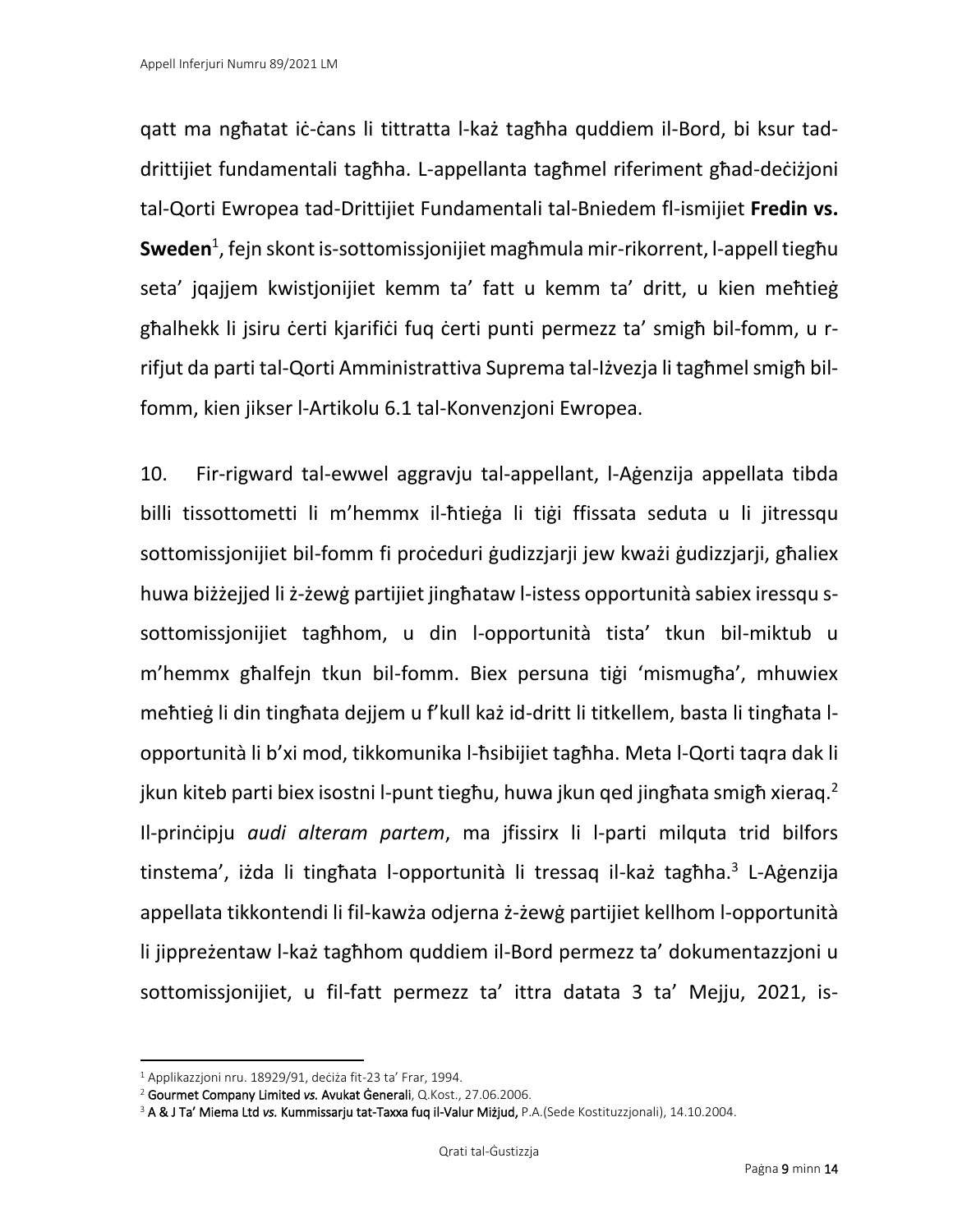Segretarja tal-Bord għarfet lill-appellant illi kellu ħmistax -il ġurnata mid-data tal-intavolar tar-rikors tal-appell sabiex jippreżenta s-sottomissjonijiet tiegħu bil-miktub. L-Aġenzija appellata tgħid illi ma tistax taċċetta r-raġunament talappellant li l-Bord kellu nuqqasijiet kbar meta ma appuntax il-każ għas-smigħ, għaliex is-smigħ isir meta l-Bord ikollu xi dubju fuq xi punt li jrid jiġi kjarifikat, u mhux meta l-Bord jiġi rinfaċċjat b'appell bla ebda prova li tista' xxejjen iddeċiżjoni tal-Aġenzija appellata. Tgħid ukoll illi fi kwalunkwe każ l-artikolu 25A(1)(ċ) tal-Kap. 217 ma jipprevedix proċedura fejn il-Bord għandu tassivament jappunta l-kawża għas-smigħ. L-Aġenzija appellata tirrileva li lappellanta lanqas ittentat tispjega għalfejn seduta bil-fomm kienet kruċjali sabiex tegħleb id-deċiżjoni tal-Aġenzija appellata. Kwantu fejn l-appellanta flaggravju tagħha qiegħda tallega ksur tal-artikolu 6 tal-Konvenzjoni Ewropea u lartikolu 39 tal-Kostituzzjoni, din il-Qorti li hija qorti tal-appell u mhux qorti munita b'poteri kostituzzjonali, m'għandhiex tgħaddi biex tagħmel dikjarazzjoni illi hemm xi allegat ksur tad-drittijiet fundamentali tal-appellanta. L-appell odjern mhuwiex azzjoni intavolata *ai termini* tal-artikolu 46 tal-Kostituzzjoni, 'il għaliex huwa biss dan l-artikolu illi jippermetti illi ssir dikjarazzjoni li kien hemm ksur ta' dritt fundamentali tal-bniedem. L-Aġenzija appellata tgħid ukoll illi lartikolu 39 tal-Kostituzzjoni u l-Artikolu 6 tal-Konvenzjoni japplikaw *for the determination of a civil right or obligation*, mentri l-appell odjern jittratta ċċaħda ta' *self-sufficient application*, li taqa' fl-isfera ta' dritt pubbliku u mhux ta' dritt ċivili.

11. Il-Qorti tibda biex tgħid illi huwa prinċipju stabbilit fil-ġurisprudenza tal-Qrati tagħna, illi d-dritt għal smigħ xieraq ma jippresupponix illi kawża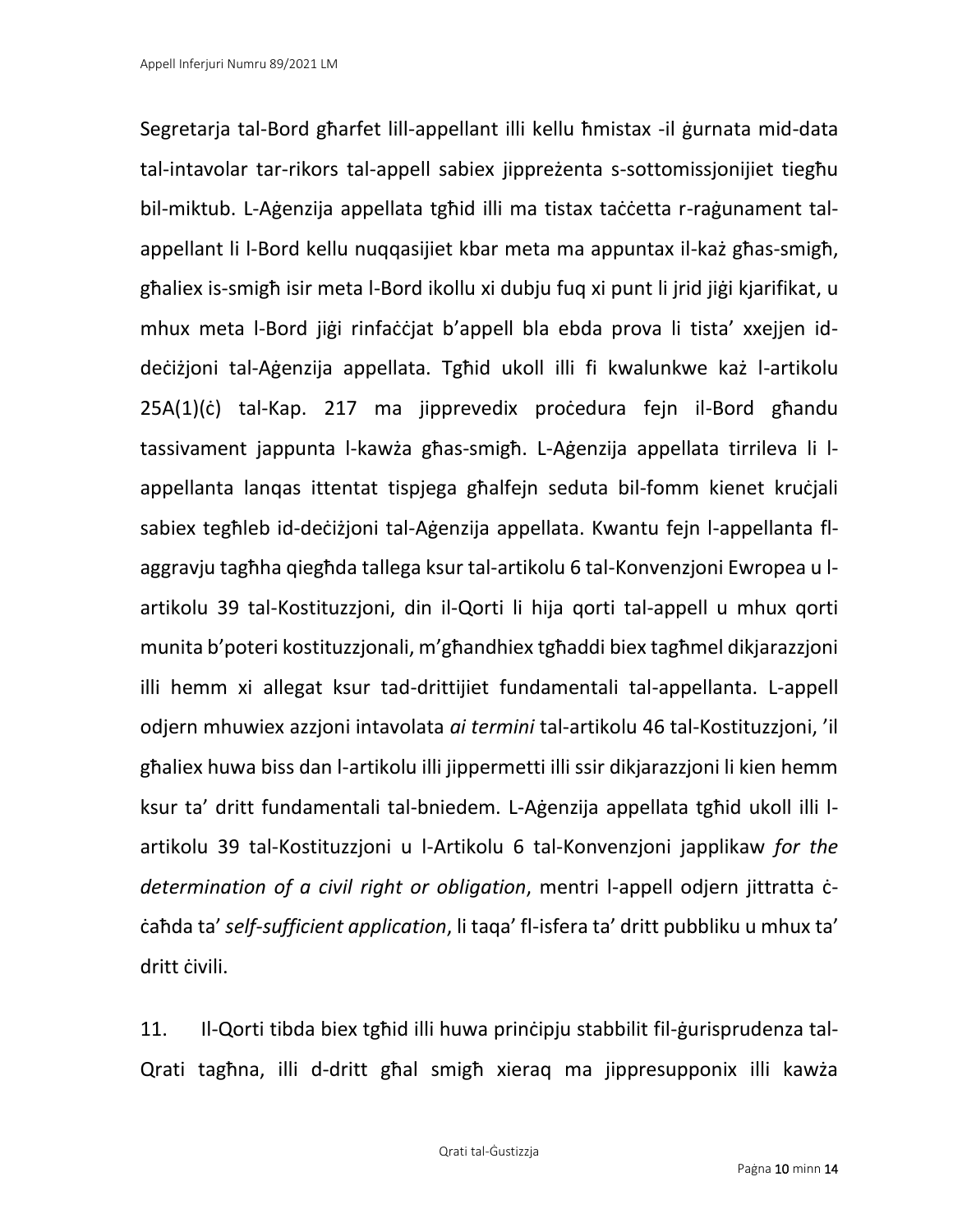*...*

tassattivament trid bilfors tiġi appuntata għas-smigħ, imma huwa biżżejjed illi fi proċeduri ġudizzjarji jew kważi-ġudizzjarji, il-partijiet fil-kawża jingħataw l-istess opportunità biex jippreżentaw il-każ tagħhom, u dan jista' jkun kemm bil-fomm u anki bil-miktub. Din il-Qorti tgħid li meta s-sottomissjonijiet isiru bil-miktub, ħafna drabi dawn jistgħu saħansitra jiġu artikolati b'mod ferm aktar ċar u konvinċenti, milli meta jsiru bil-fomm.

## 12. L-awturi Ingliżi **H.W.R. Wade** u **C.F. Forsyth**<sup>4</sup> jispjegaw:

*"In many cases it may suffice to give an opportunity to make representations in writing provided that no adverse material is disclosed and provided, as always, that the demands of fairness are substantially met.* 

*Some statutory tribunals have power to dispense with oral hearings, but if they do so, they must be careful to give a party a fair opportunity to comment on any adverse statement submitted.".*

Din il-Qorti tirrileva illi l-appellanta fir-rikors tal-appell tagħha, għar-rigward tallanjanza tagħha li l-Bord naqas milli jappunta l-appell għal smigħ bil-fomm, ma tispeċifikax b'liema mod id-dritt tagħha għal smigħ xieraq quddiem il-Bord ġie ppreġudikat. Appellant jista' jiġi preġudikat bin-nuqqas ta' smigħ bil-fomm meta pereżempju jkollu xhieda xi jressaq *viva voce,* jew ikun irid jagħmel il-kontroeżami ta' xi xhud li jkun ta d-deposizzjoni tiegħu, u ma jingħatax l-opportunità li jagħmel dan. Imma fil-każ odjern, fir-rikors tal-appell tagħha quddiem din il-Qorti, l-appellanta bl-ebda mod ma indikat fhiex seta' jikkonsisti dan ilpreġudizzju, tenut kont li hija kellha ħmistax-il jum minn meta ntavolat l-appell tagħha quddiem il-Bord sabiex tressaq is-sottomissjonijiet tagħha bil-miktub.

<sup>&</sup>lt;sup>4</sup> Administrative Law, 11<sup>th</sup> Edition, p. 436-437.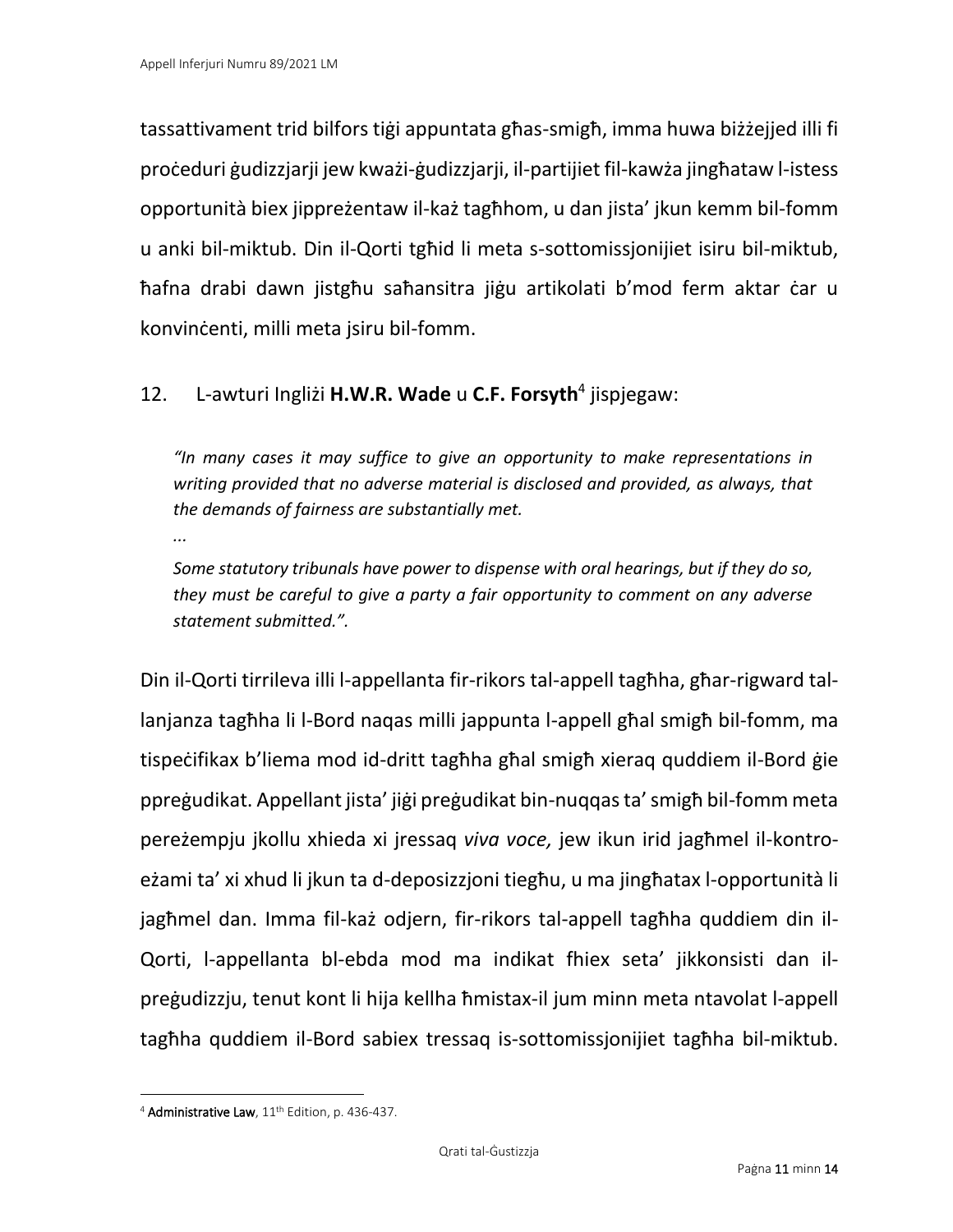Fir-rikors tal-appell tagħha, l-appellanta ma tat l-ebda ħjiel ta' xi provi oħra kienet tressaq waqt is-smigħ bil-fomm, li hija ma setgħetx tressaq fl-istadju tassottomissjonijiet bil-miktub. Is-smigħ għandu jsir meta l-Bord ikollu xi dubju fuq xi punt li jkun jeħtieġ li jiġi ċċarat, u mhux meta l-Bord jkollu quddiemu appell bla ebda ħjiel ta' prova li tista' xxejjen id-deċiżjoni tal-Aġenzija appellata. Din il-Qorti tirrileva illi l-appell li għandha quddiemha mhuwiex dwar il-mertu *per se* tad-deċiżjoni tal-Aġenzija appellata, imma dwar allegat ksur tad-drittijiet fundamentali tal-appellanta fil-proċeduri quddiem il-Bord. Fi kwalunkwe każ bħala Qorti tal-Appelli (Inferjuri), din il-Qorti mhijiex munita b'ġurisdizzjoni kostituzzjonali u konvenzjonali, u m'għandhiex is-setgħa li tiddikjara li lproċeduri quddiem il-Bord kienu leżivi tad-drittijiet fundamentali talappellanta. Din is-setgħa skont l-artikolu 46 tal-Kostituzzjoni ta' Malta u lartikolu 4 tal-Att dwar il-Konvenzjoni Ewropea (Kap. 319), hija mogħtija lill-Prim'Awla tal-Qorti Ċivili (Ġurisdizzjoni Kostituzzjonali)<sup>5</sup>, u għalhekk din il-Qorti ma tistax tikkunsidra l-ewwel aggravju tal-appellanta, u tichdu.

13. Fit-tieni aggravju tagħha, l-appellanta tgħid li hi u r-raġel tagħha għandhom tifla minuri u jirrisjedu ġewwa Malta, u għalhekk id-deċiżjoni tal-Agenzija appellata li ma taċċettax ir-residenza tal-appellanta, tmur kontra l-Artikolu 8 tal-Konvenzjoni Ewropea tad-Drittijiet tal-Bniedem. L-appellanta tgħid ukoll li Malta rratifikat il-Konvenzjoni tal-1989 'United Nations Convention on the Rights of the Child', u għandha obbligi internazzjonali fil-konfront talappellanta u tal-familja tagħha wara li rrisjedew ġo Malta għal erbatax-il sena, u dan speċjalment fil-kuntest tal-fatt li t-tifla tal-appellanta għexet t-tfulija

<sup>5</sup> Ara s-sentenza fl-ismijiet Aleksandra Nicolic *vs.* The Director of the Department for Citizenship and Expatriate Affairs, deċiża fil-21.04.2021.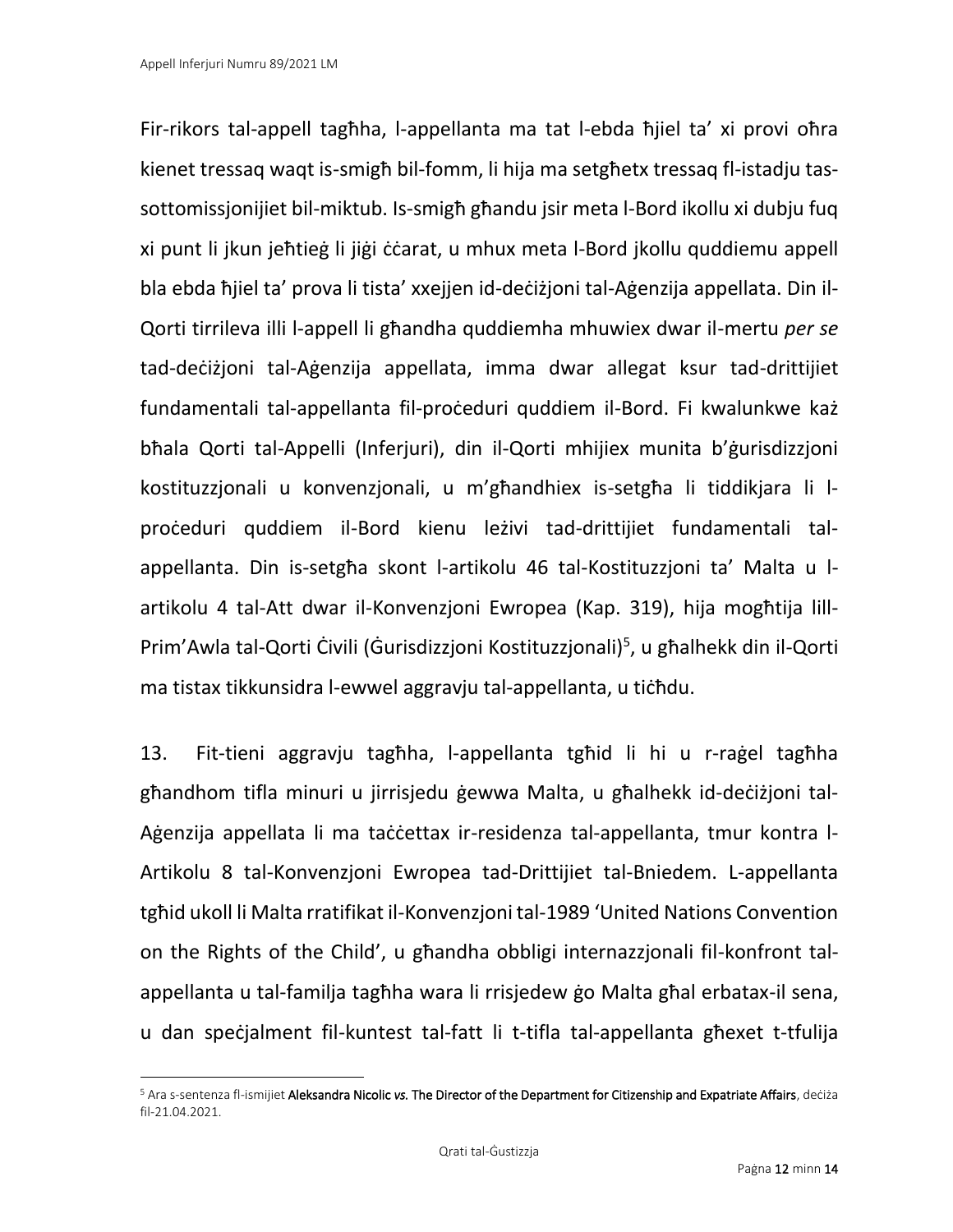tagħha kważi kollha ġewwa Malta. L-appellanta tikkontendi li l-*policy* kurrenti tal-Aġenzija appellata, toħloq stigma u abbuż psikoloġiku fuq sezzjoni ta' persuni vulnerabbli għaliex effettivament iċċaħħad id-drittijiet ta' persuni ta' pajjiżi terzi, inkluż it-tfal tagħhom milli jiġu akkordati l-istess drittijiet mogħtija lill-persuni f'Malta irrispettivament min-nazzjonalità u n-natura tar-residenza tagħhom.

14. Kwantu għat-tieni aggravju tal-appellant, l-Aġenzija appellata tgħid illi lanqas l-Artikolu 8 tal-Konvenzjoni Ewropea m'huwa invokabbli fil-proċeduri odjerni, stante illi lment kostituzzjonali jitressaq a tenur tal-artikolu 46 tal-Kostituzzjoni u mhux tramite appell quddiem din il-Qorti illi għandu jkun ibbażat fuq punt ta' dritt abbażi tal-artikolu 25A(8) tal-Kap. 12 tal-Liġijiet ta' Malta.

15. Fir-rigward tat-tieni aggravju tal-appellanta, kwantu jekk huwiex invokabbli l-Artikolu 8 tal-Konvenzjoni Ewropea dwar id-Drittijiet tal-Bniedem, din il-Qorti tgħid illi l-imsemmi artikolu ma jistax jiġi invokat fil-proċeduri odjerni, għall-istess raġunijiet li ma setgħux jiġu invokati l-artikolu 39 tal-Kostituzzjoni ta' Malta u l-Artikolu 6 tal-Konvenzjoni Ewropea, u dan għaliex din il-Qorti m'għandhiex is-setgħa li tisma' u tiddeċiedi kwistjonijiet ta' allegat ksur tad-drittijiet fundamentali tal-bniedem kif sanċiti fil-Kostituzzjoni u/jew il-Konvenzjoni Ewropea, liema setgħa skont l-artikolu 46 tal-Kostituzzjoni u l-Artikolu 4 tal-Att dwar il-Konvenzjoni Ewropea [Kap. 319], hija mogħtija lill-Prim'Awla tal-Qorti Ċivili. In kwantu għal dik il-parti tat-tieni aggravju talappellant fejn qegħda tallega wkoll ksur tal-Konvenzjoni tal-1989 'United Nations Convention on the Rights of the Child', l-appellanta bl-ebda mod ma indikat kif fil-każ odjern qiegħda tinkiser l-imsemmija konvenzjoni, u lanqas ma

Qrati tal-Ġustizzja